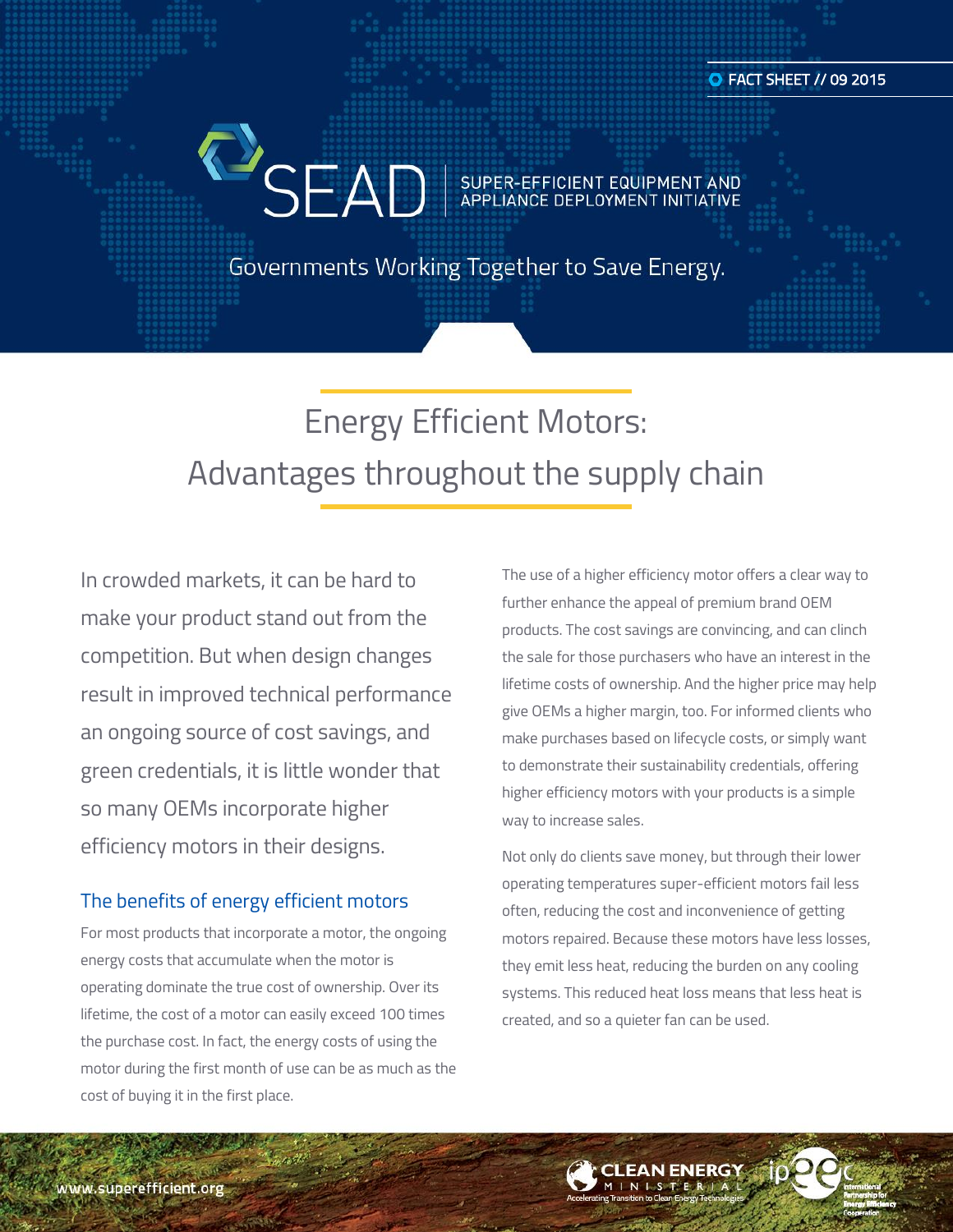



#### Figure 1: Global MEPS for induction motors

### International Motor efficiency standards

In many leading economies, regulators have put in place minimum energy performance standards (MEPS) that apply to many types of motors. Current regulatory minimum energy performance levels are shown in the map above.

The issue of a new IEC test method in  $2014<sup>1</sup>$  marks almost complete global harmonization on a single motor efficiency test standard. This simplifies testing and reduces costs for selling motors in different markets.

In addition, this single test standard has made possible an internationally-agreed set of tiers that countries can

<sup>1</sup> IEC60034-2-1 Ed 2.0 (2014 edition) Rotating electrical machines - Part 2-1: Standard methods for determining losses and efficiency from tests (excluding machines for traction vehicles)

use for motors MEPS. The tiers are specified in another new IEC standard<sup>2</sup> containing the IE1 to IE4 efficiency levels.

With these two fundamental standards in place, it has become much easier for regulators to see how MEPS in their country compare to those in other economies. The effect of this in major economies has been the gradual raising of MEPS first to IE2, and then on to IE3.

For manufacturers, OEMs and distributors, this results in a reduction in design variants, producing cost savings in production control and stockholding costs. This in turn increases competition and drives down prices further, helping to overcome the small incremental cost of manufacturing higher efficiency motors.

2 IEC 60034-30-1 Ed. 1.0 2014 Rotating electrical machines - Part 30-1: Efficiency classes of line operated AC motors (IE code)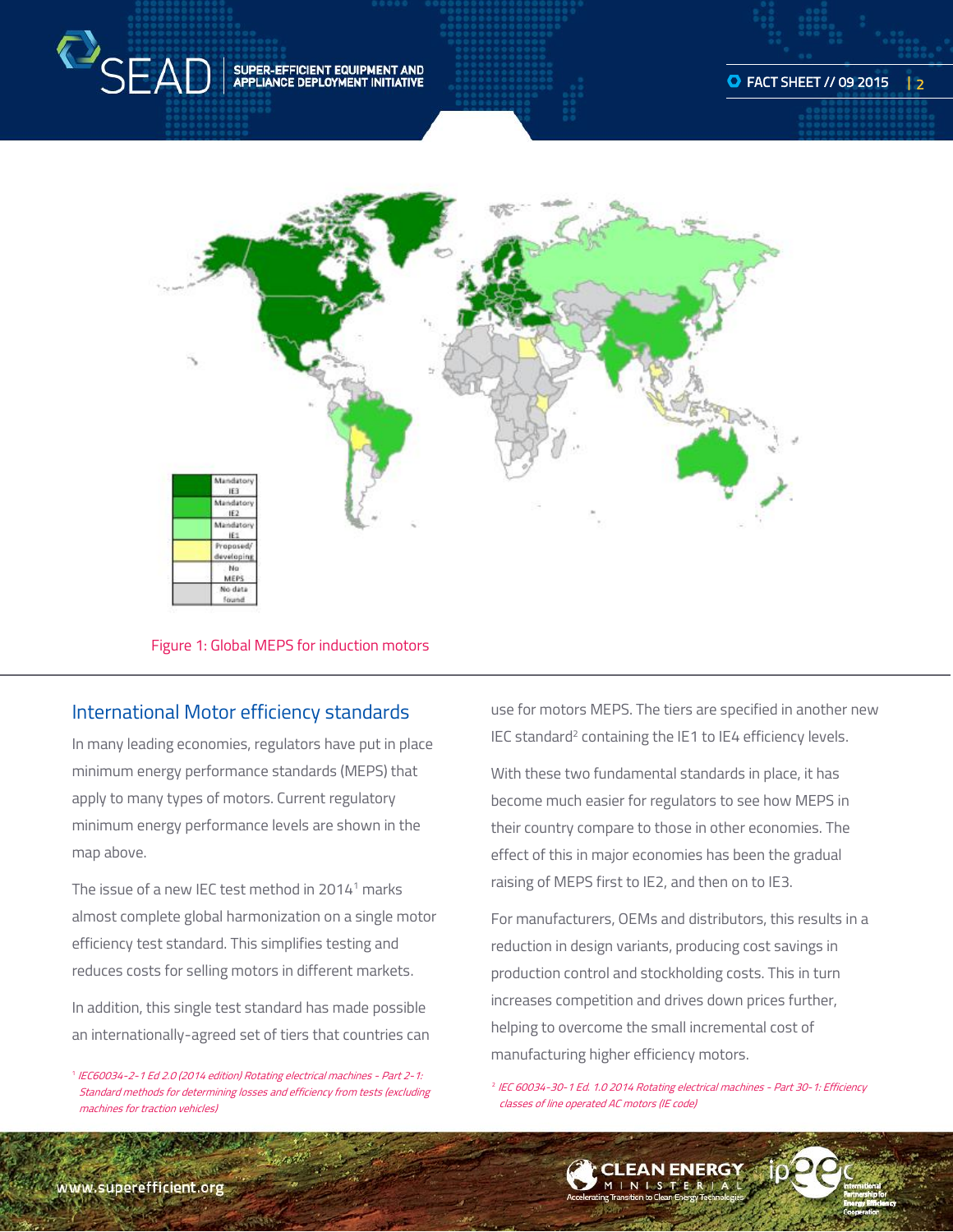## SUPER-EFFICIENT EQUIPMENT AND<br>APPLIANCE DEPLOYMENT INITIATIVE

### Where next for motor standards?

**P**SEAD

So far, no regulator has implemented MEPS beyond IE3. Instead, the focus is now on expanding the types of motors that are regulated. Currently, the commonly regulated motors are in the  $1 - 500$ hp (0.75 – 375kW) size range. Expanding regulations to cover motors as small as 120W, and including single phase motors, will capture many more models. For OEMs using standard induction motors, it is worth ensuring that new products are capable of using these more efficient designs. The most obvious difference is that the more efficient motors will be slightly longer.

Of course, IE4 induction motors are now available from a growing band of manufacturers, and so it is possible that at some future date regulations may be pushed to higher levels. Now that regulations have increased user awareness of motor efficiency, more and more users understand the cost benefits of paying a bit more upfront

The cost savings of higher efficiency motors are convincing, and a new harmonized IEC test method simplifies testing and reduces costs for selling motors in different markets.

for ongoing savings in energy bills. For premium motors, the presence of an IE4 motor brings a very tangible lifetime reduction in ownership costs that can add to a product's appeal. Financial incentives offered in some countries to buy IE4 motors, plus the use of associated logos or other marketing, can really make these products stand out.

| <b>Pros</b>           | Cons                                                    |
|-----------------------|---------------------------------------------------------|
| Lower energy costs    | Higher first purchase price                             |
| Generate less heat    | Can be longer and so hard to fit in to existing designs |
| Quieter operation     | Greater weight                                          |
| Longer lifetime       |                                                         |
| Premium product image |                                                         |
| Higher margin         |                                                         |
| Green credentials     |                                                         |

### Why use higher efficiency motors?